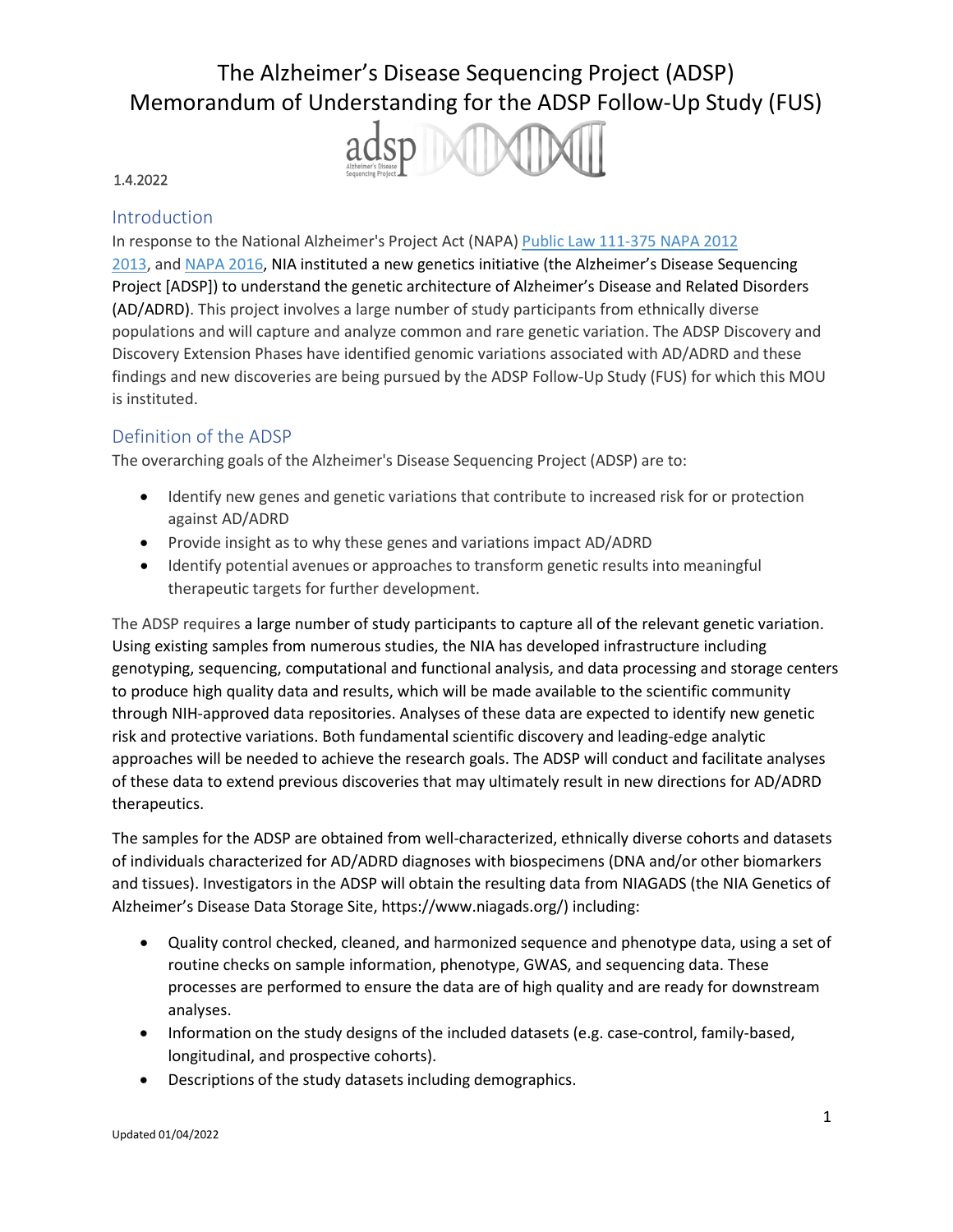

• Accompanying phenotypic information, minimally including age at disease onset, self-reported race/ethnicity, gender, diagnostic status, pathology, relevant biomarkers, and cognitive measures. The ADSP will determine what additional information, if any, is needed by its members to facilitate the project.

### Guiding Principles for the ADSP

The following principles of collaboration serve as a guide to the ADSP's interactions and are based on a shared consensus about the best way to fulfill the mission of the ADSP:

Trust: The ADSP is based on a sense of mutual trust and respect among the participating members; trust cannot be imposed but is generated by transparency and fairness in all dealings. Participation in the ADSP is contingent upon each member and each group affirming this fundamental tenet and working with each other in a fair, respectful, and transparent manner.

Open communication: It is extremely important that all decisions and activities be conducted in an open and transparent way. Each principal investigator of the individual groups that comprise the ADSP is responsible for communicating to members of his/her own group the tenets of the ADSP.

Timeliness: The ADSP members will endeavor to develop reasonable timelines for defining their activities including sample identification and transfer of biospecimens and phenotype data, genotyping array data, sequencing, quality control, data management, analytic plans, and drafting and publishing manuscripts.

Respecting priority: The ADSP members will treat existing data contributed to the ADSP with care and adhere to NIH guidelines related to data release and embargoes. Such data contributions can be used only with the consent of the submitters.

Mutual benefit: The ADSP takes seriously the goal of providing mutual benefit for all those involved in the ADSP, not just those directly responsible for a particular discovery.

Supporting early-stage faculty/students: The ADSP puts a high premium on the advancing the careers of trainees and early stage faculty. The ADSP encourages the next generation of scientists working in AD/ADRD and genomics to build on the results of this collaboration.

Based on the above principles, the following are also endorsed:

- All efforts will be considered collaborative and will involve all interested parties in discussions and decisions. This includes design and selection of samples and related phenotype data, pipelines and procedures for sequence and other data processing and analysis, analysis plans and implementation, data management, data interpretation, and manuscript preparation and submission.
- ADSP members will devise scientifically sound plans and initiate the agreed upon studies within the most expeditious timeline possible.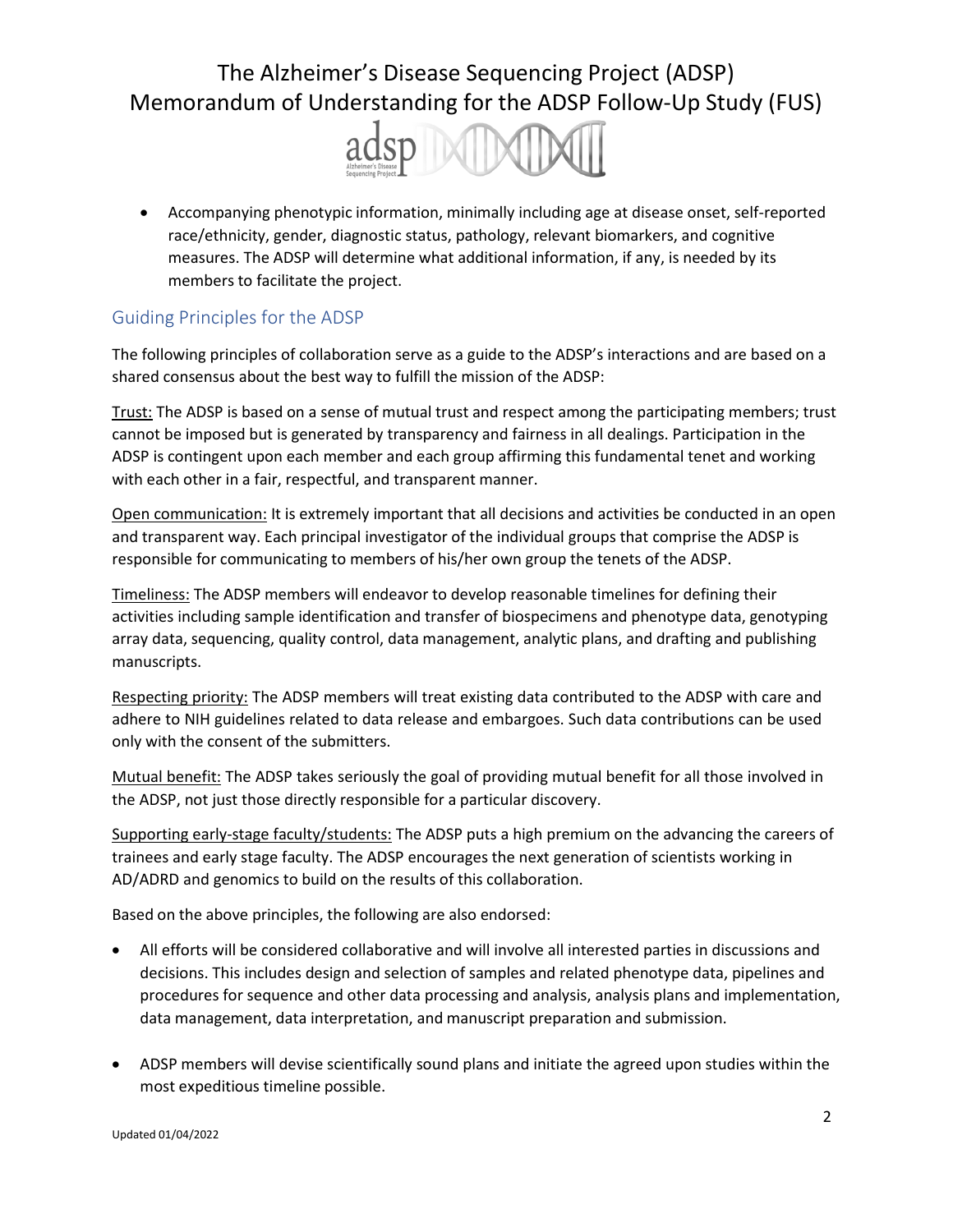

- All ADSP members will have equal access to releases of the ADSP data through NIAGADS, or under certain exceptional circumstances, from another NIH approved database. Access to data is subject to informed consent limitations and NIH policy. No analyses other than the quality control checks (described above) will begin until all partners have access to the data.
- The data and results of the ADSP studies will not be communicated to study participants, relatives of participants, personal physicians, or insurance companies. Individual constituent cohorts may make their own policies on return of data to study participants outside of the auspices of the ADSP after consultation with NIA.
- All submitters of samples and related data to the ADSP will receive any ADSP generated data specific to their own datasets. They may use these ADSP generated data for their own analyses. ADSP data may be used for analyses not related to AD/ADRD, subject to any informed consent limitations and NIH policies. Members must notify the ADSP of the use of the ADSP generated data in a publication and assure appropriate ADSP authorship or acknowledgement according to current ADSP policies.
- All submitters of samples and/or related data to the ADSP may analyze any data they themselves have collected and submitted to the ADSP. In the interest of good faith and trust, the ADSP requests sharing the news of activities that may be relevant to the ADSP.
- The ADSP data is considered a community resource and will be shared in accordance with existing NIH and Institute-specific protocols. Access to the ADSP data will be made as soon as possible according to current ADSP guidelines, with the goal of making the data available as quickly as possible. Release of the DNA sequence data will be in accord with NIH NOT-AG-16-033, which stipulates that ADSP DNA sequence data are not subject to embargo.

### Membership in the ADSP

To accomplish its primary goal, the ADSP requires many different sources of participant data and biospecimens, data analyses, data interpretation, and infrastructure for genomic data generation and data management. This requires a wide variety of expertise, which may evolve over time. The list of members of the Executive Committee (see below) as conceived under the first (2012) ADSP MOU is represented by the PIs of each participating group, is provided in Appendix A (current version available on the ADSP website). Under the umbrella of the ADSP, support for these activities is provided competitively through a number of funding opportunity announcements (FOAs). FOAs relevant to the ADSP are listed in Appendix B (current version available on the ADSP website). New members may join the ADSP by funding through relevant FOAs or upon agreement of the ADSP Executive Committee.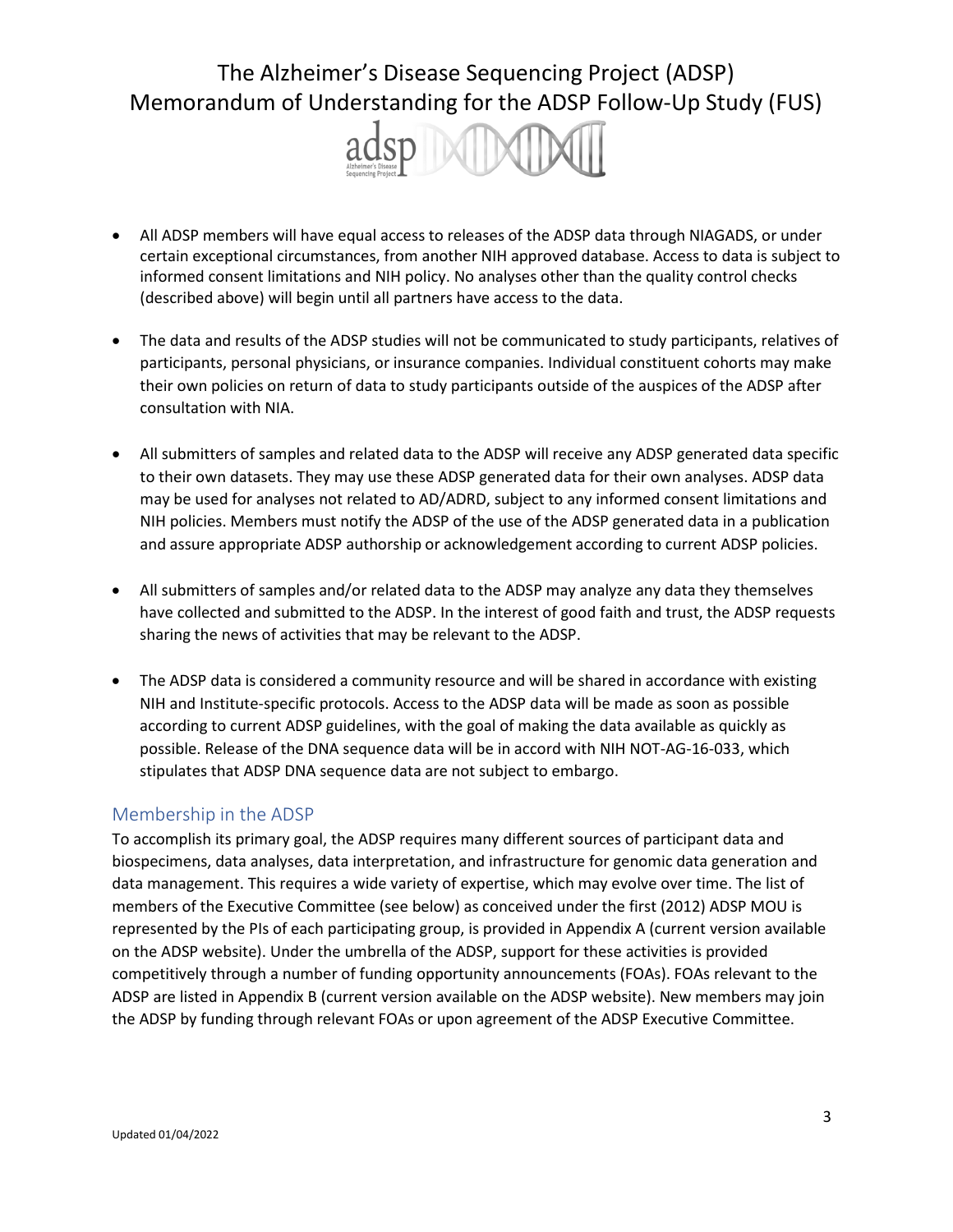

Each ADSP group is free to add new investigators to its own group for participation in the ADSP with concurrence from NIA. The PI of each of the ADSP groups is responsible for communicating the terms of participation in the ADSP to each new investigator.

### Organization of the ADSP

Executive Committee: The governing body of the ADSP will be its Executive Committee (EC). EC members will represent the interests and scientific expertise of the ADSP under the guiding principles of this MOU. The EC will be responsible for making ADSP policy decisions and resolving any conflicts that arise in the conduct of this project. The EC is composed of 13 members who are PIs with significant NIA funding relevant to the ADSP. NIA representatives will attend as *ex officio* members, but with the ability to break ties if votes are necessary. Decisions are made by majority vote, with a quorum of eight required for a vote. EC Membership should represent the diversity of ADSP funded activities; ethnic and gender diversity is also encouraged. Individual EC members are reviewed every three years on a rolling basis (5, 4, 4). Should a member resign, a new member will be appointed by majority vote of the remaining EC members. The EC is expected to meet monthly. Appendix C (current version available on the ADSP website) lists the current membership of the EC.

External Advisory Committee (EAC): To assure progress and provide expert advice, the ADSP has an external advisory committee, which will meet with the ADSP at least once annually. The constitution of the EAC is recommended by the EC with final approval by NIA staff. The current EAC membership is provided in Appendix D (current version available on the ADSP website).

Additional Committees and Workgroups: As a dynamic project, the ADSP requires flexibility in its organization. Standing or ad hoc committees may be created by the EC as needed to address specific policy or process issues. Project-specific workgroups will be formed as needed to accomplish the goals of the ADSP. Workgroups may be created, expanded, contracted, or sunsetted, as needed. Creation and sunsetting of workgroups requires EC approval. Each workgroup will have at least two co-chairs chosen based on interest, expertise, and performance, with an attempt to balance workload across ADSP members. Membership and attendance in the workgroups is open to all ADSP members based on interest and expertise. Workgroups are expected to meet at least monthly, but can meet more often as necessary. The current list of committees, workgroups, and co-chairs is provided in Appendix E (current version available on the ADSP website).

Policies and Procedures: The complex nature of the ADSP requires periodic development or modification of specific policies and procedures relating to issues such as publications, authorship, data access, analysis plans, data sharing, etc. These are developed or modified as needed and approved by the EC. Approved policies and procedures are available on the ADSP website (https:/[/www.niagads.org/adsp/\).](http://www.niagads.org/adsp/))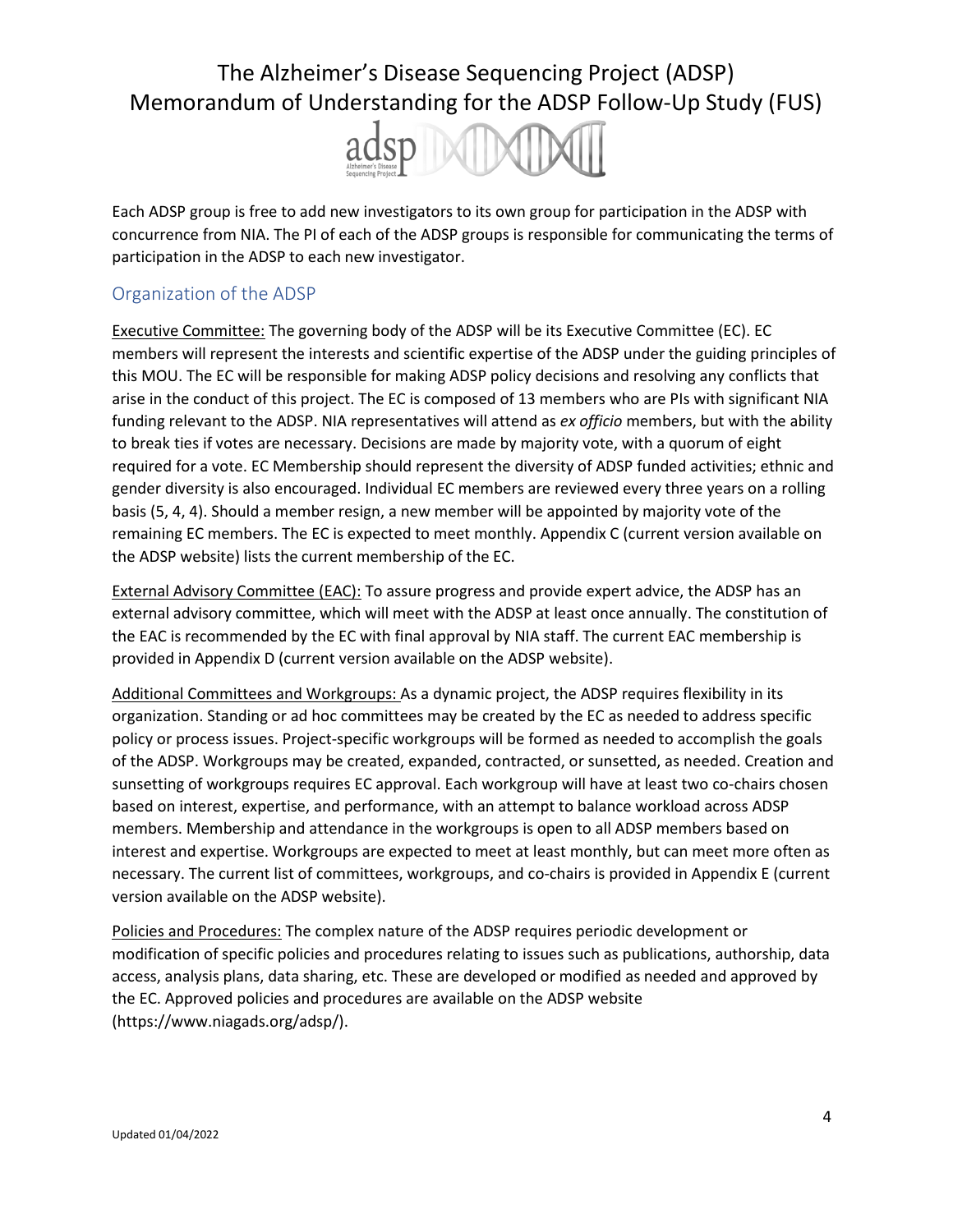

Progress Reports: In addition to grant-specific progress reports, NIA program staff expect regular written progress reports on the activities of the ADSP. In addition, regular scientific reports are to be provided to the Director of the NIH through a process determined by NIA program staff.

### Endorsement of this Memorandum of Understanding:

The Executive Committee of the ADSP (as of July 2021) has reviewed and approved this MOU, as indicated below:

Eric Boerwinkle, Baylor College of Medicine Clifton Dalgard, Uniformed Services University of the Health Sciences (USUHS) Anita DeStefano, Boston University (CHARGE) Lindsay Farrer, Boston University (CADRE) Alison Goate, Mt. Sinai School of Medicine Jonathan Haines, Case Western Reserve University Richard Mayeux, Columbia University Peggy Pericak-Vance, University of Miami Jerry Schellenberg, University of Pennsylvania Sudha Seshadri, University of Texas Health San Antonio Li-San Wang, University of Pennsylvania Ellen Wijsman, University of Washington

## Appendix A: Current (July 2021) ADSP Projects

### ADSP Discovery and Discovery + Extension Phase Sequencing and Analysis Grants

### [PAR-12-183](https://grants.nih.gov/grants/guide/pa-files/PAR-12-183.html) **National Institute on Aging Analysis of Alzheimer's Disease Genome Sequencing Project Data [U19]**

Consortium for Alzheimer's Sequence Analysis (CASA), UF1 AG047133; Gerard D. Schellenberg Project Period: June 15, 2014 – May 31, 2018

CHARGE: Identifying Risk & Protective SNV for AD in ADSP Case-control Sample, U01 AG049505; Sudha Seshadri Project Period: June 15, 2014 – May 31, 2018

Sequence-based Discovery of AD Risk & Protective Alleles, U01 AG049506; Eric A. Boerwinkle and William J. Salerno Project Period: June 15, 2014 – May 31, 2018

Sequence-based Discovery of AD Risk & Protective Alleles, U01 AG049507; Ellen M. Wijsman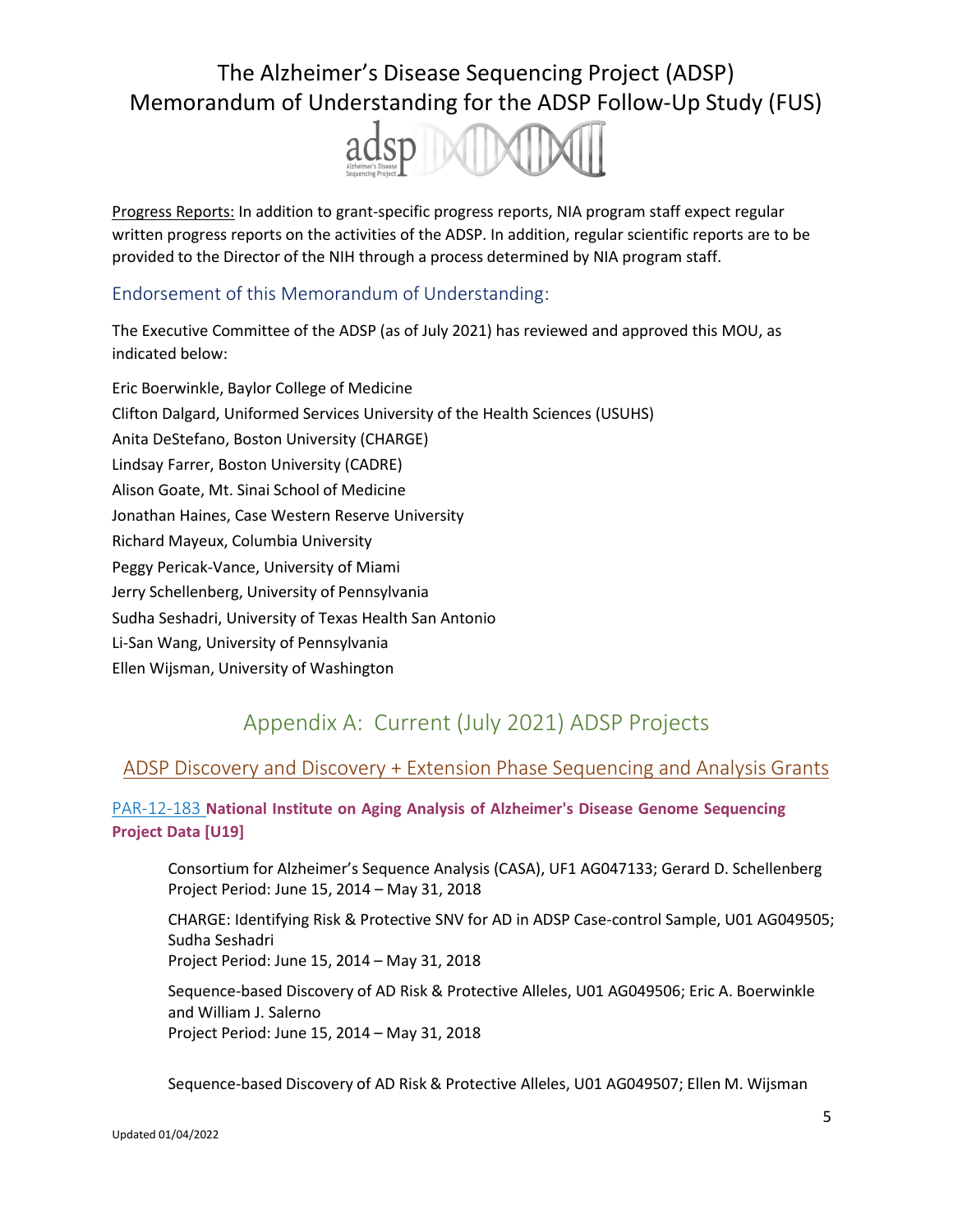

Project Period: June 15, 2014 – May 31, 2018

#### ADSP Replication and Extension

[RFA-AG-16-002](https://grants.nih.gov/grants/guide/rfa-files/RFA-AG-16-002.html) **Alzheimer's Disease Sequencing Project (ADSP) Replication Phase Analysis Studies (U01)**

Replication and Extension of ADSP Discoveries in African-Americans, U01 AG052410; Margaret A. Pericak-Vance, Gary W. Beecham, Goldie S. Byrd, and Richard P. Mayeux Project Period: June 15, 2016 – May 31, 2022

Identification and characterization of AD risk networks using multi-dimensional omics data, U01 AG052411; Alison M. Goate, Carlos Cruchaga, and Bin Zhang Project Period: July 15, 2016 – May 31, 2021

ADSP Follow-up in Multi-Ethnic Cohorts via Endophenotypes, Omics & Model Systems, U01 AG052409; Sudha Seshadri and Myriam Fornage Project Period: September 1, 2016 – May 31, 2021

[PAR-15-356](https://grants.nih.gov/grants/guide/pa-files/PAR-15-356.html) **Major Opportunities for Research in Epidemiology of Alzheimer's Disease and Cognitive Resilience (R01)**

Harmonized Diagnostic Assessment of Dementia (DAD) for Longitudinal Aging Study of India (LASI)-Genomic study, 5 U01 AG064948-03; Jinkook Lee and Sharon L. Kardia Project Period: September 15, 2019 – August 31, 2024

## ADSP FOLLOW-UP STUDY: SEQUENCING AND ANALYSIS

#### [PAR-16-406](https://grants.nih.gov/grants/guide/pa-files/PAR-16-406.html) **Limited Competition: Additional Sequencing for the Alzheimer's Disease Sequencing Project (U01)**

Whole Genome Sequencing in Ethnically Diverse Cohorts for the ADSP Follow-Up Study (FUS), U01 AG057659; Margaret A. Pericak-Vance, Richard P. Mayeux, Badri N. Vardarajan Project Period: September 30, 2017 – August 31, 2022

Additional Sequencing Cohorts for the Alzheimer's Disease Sequencing Project, U01 AG062943; Margaret A. Pericak-Vance and Richard P. Mayeux Project Period: September 1, 2019 – August 31, 2022

[PAR-17-214](https://grants.nih.gov/grants/guide/pa-files/PAR-17-214.html) **Limited Competition: Analysis of Data from NIA's Alzheimer's Disease Sequencing Project Follow-Up Study (U01)**

The Familial Alzheimer Sequencing (FASe) Project, U01 AG058922; Carlos Cruchaga and Alison Goate Project Period: August 1, 2018 - July 31, 2023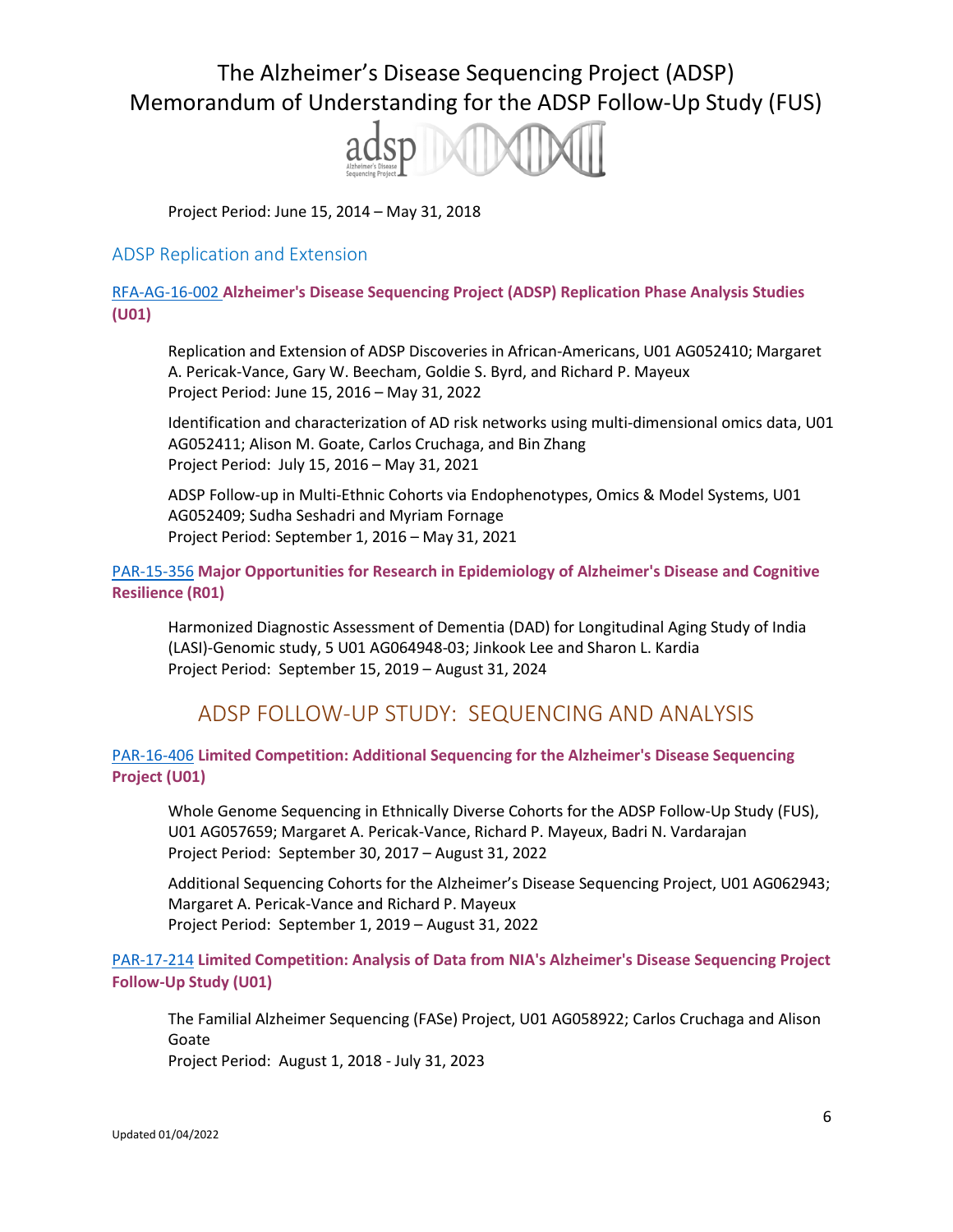

Genomic approach to identification of microglial networks involved in Alzheimer disease risk, U01 AG058635; Alison M. Goate

Project Period: August 1, 2018 – July 31, 2023

Therapeutic target discovery in ADSP data via comprehensive whole-genome analysis incorporating ethnic diversity and systems approaches, U01 AG058589; Anita L. DeStefano, Eric A. Boerwinkle, Phil L. De Jager, Myriam Fornage, Sudha Seshadri, and Ellen M. Wijsman Project Period: September 30, 2018 – August 31, 2023

The Alzheimer Disease Sequence Analysis Collaborative, U01 AG058654; Jonathan L. Haines, William S. Bush, Lindsay A. Farrer, Eden R. Martin, and Margaret A. Pericak-Vance Project Period: September 30, 2018 – August 31, 2023

Gene Discovery in Multi-ethnic Late-Onset Alzheimer's Disease Families, U01 AG066752-02; Badri N. Vardarajan and Suzanne M. Leal Project Period: June 15, 2020 – May 31, 2025

KBASE2: Korean Brain Aging Study, Longitudinal Endophenotypes and Systems Biology, U01 AG072177; Andrew J. Saykin, Dong Young Lee, and Kwangsik Timothy Nho Project Period: April 1, 2021 – March 31, 2026

#### [PAR-18-890](https://grants.nih.gov/grants/guide/pa-files/par-18-890.html) **Limited Competition: Additional Sequencing for the Alzheimer's Disease Sequencing Project: Opportunity for Revision Requests for Active Cooperative Agreements (U01)**

Quality Control Activities for the ADSP Follow-Up Studies, U01 AG057659-03S1, Margaret A. Pericak-Vance, Richard P. Mayeux, and Badri Vardarajan Project Period: September 30, 2017 – August 31, 2022

Inclusion of sub-group of ASPREE samples into the ADSP, U01 AG066767-02S1, Jeffery Vance, Michael Cuccaro, and Brian Kunkle Project Period: September 30, 2021- June 30, 2025

#### [PAR-19-234](https://grants.nih.gov/grants/guide/pa-files/PAR-19-234.html) **Limited Competition: Additional Sequencing for the Alzheimer's Disease Sequencing Project (U01)-competitive supplements to existing awards**

Additional Sequencing for the Alzheimer's Disease Sequencing Project (ADSP), U01 AG066767; Jeffery M. Vance, Michael L. Cuccaro, and Brian W. Kunkle Project Period: July 1, 2020 – June 30, 2025

[PAR-14-070](https://grants.nih.gov/grants/guide/pa-files/PAR-14-070.html) **Limited Competition: Renewal of, and Revisions to, the Alzheimer's Disease Genetics Consortium (U01)**

Alzheimer's Disease Genetics Consortium, U01 AG032984; Gerard David Schellenberg Project Period, April 1, 2009 – March 31, 2025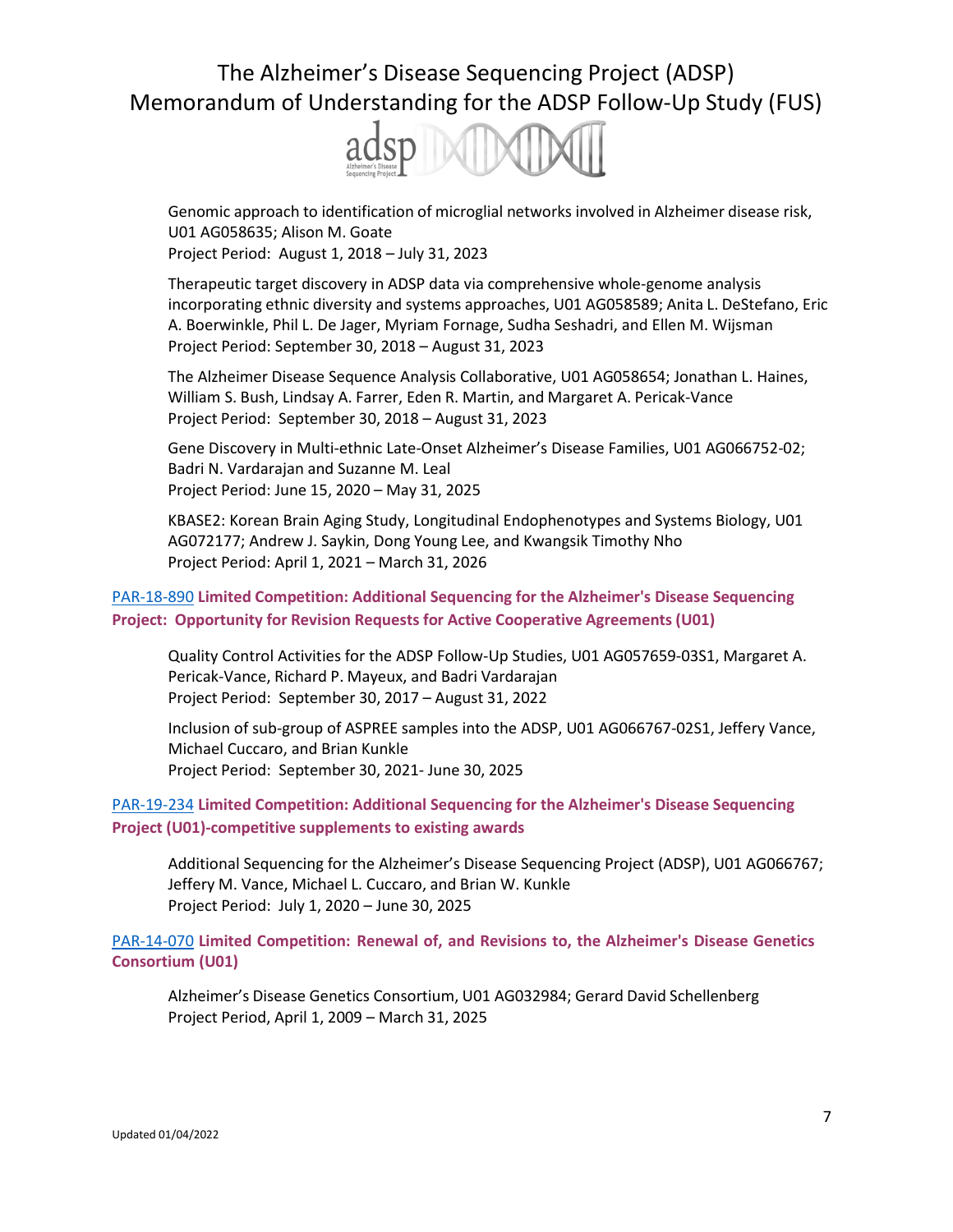

# ADSP FOLLOW-UP STUDY 2.0 DIVERSITY INITIATIVE: SEQUENCING AND ANALYSIS

[PAR-21-212](http://grants.nih.gov/grants/guide/pa-files/PAR-21-212.html) **Limited Competition: Alzheimer's Disease Sequencing Project Follow-Up Study 2.0 (ADSP FUS 2.0): The Diverse Population Initiative (U01 Clinical Trial Not Allowed)**

Diversity: TBD

Additional Sequencing for the Alzheimer Disease Sequencing Project (ADSP) the Follow-Up Study Place holder award TBD

#### FUS 2.0 Diversity Initiative Recruitment and Retention of Diversity Cohorts

#### **Asian**

Asian Cohort for Alzheimers Disease (ACAD), R56 AG069130; Li-San Wang, Helena C. Chui, and Van My Ta Gyungah Park Project Period: September 30, 2020 – May 31, 2022

**African American and Hispanic**

Recruitment and Retention for Alzheimer's Disease Diversity Genetic Cohorts in the ADSP Place holder award TBD

[PAR-19-070](https://grants.nih.gov/grants/guide/pa-files/PAR-19-070.html) **Research on Current Topics in Alzheimer's Disease and Its Related Dementias (R01 Clinical Trial Optional)**

#### **Asian**

Genetic Studies of Alzheimer Disease in Koreans, U01 AG062602; Lindsay Farrer Project Period: September 15, 2019 – August 31, 2024

## ADSP INFRASTRUCTURE

#### [PAR-16-047](https://grants.nih.gov/grants/guide/pa-files/PAR-16-047.html) **National Institute on Aging Genetics of Alzheimer's Disease Data Storage Site (U24)**

The NIA Genetics of Alzheimer's Disease Data Storage Site, U24 AG041689; Li-San Wang Project Period: April 1, 2012 – March 31, 2022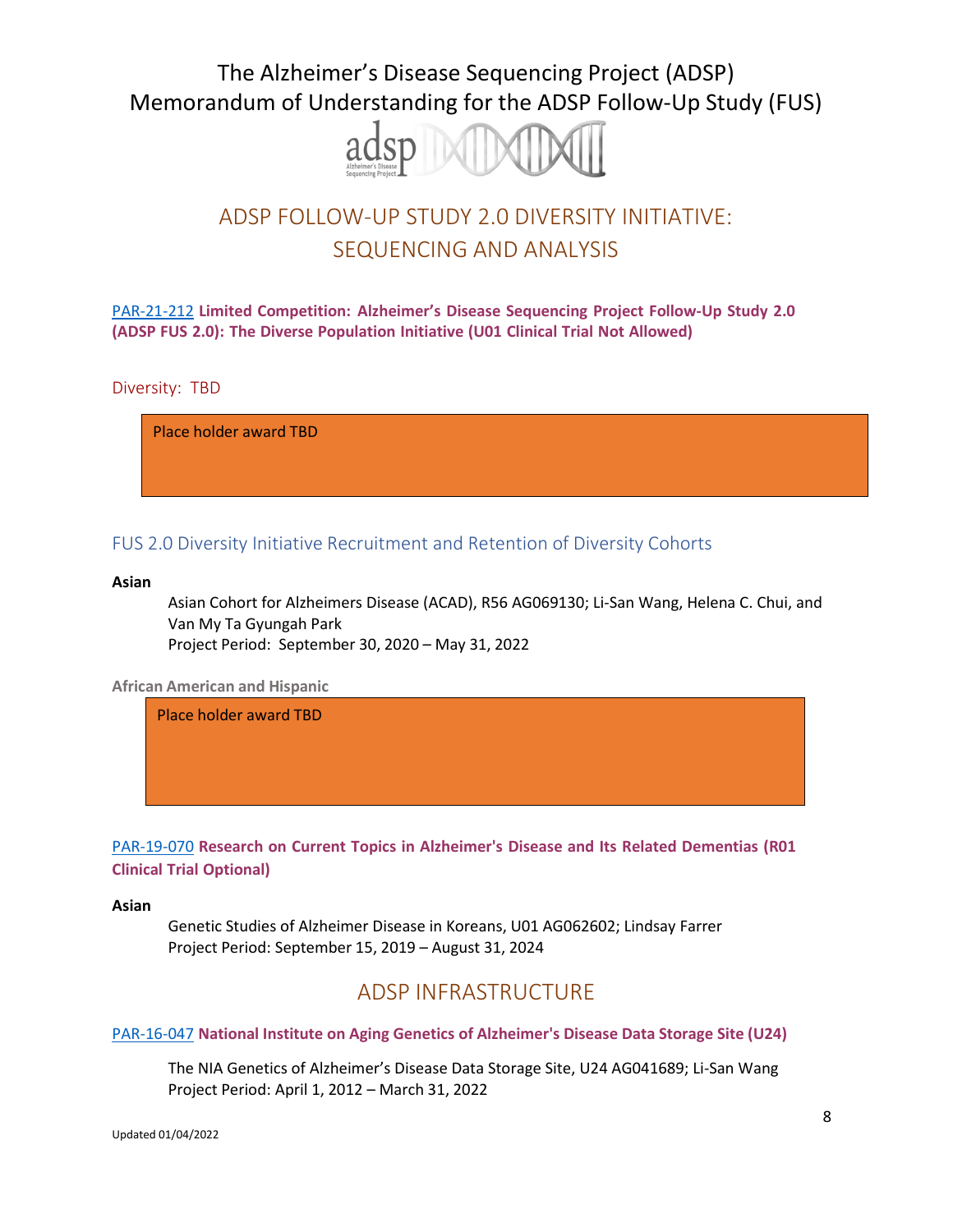

#### [RFA-AG-16-001](https://grants.nih.gov/grants/guide/rfa-files/RFA-AG-16-001.html) **NIA Coordinating Center for Genetics and Genomics of Alzheimer's Disease (U54)**

Genome Center for Alzheimer's Disease (GCAD), U54 AG052427; Gerard Schellenberg and Li-San Wang

Project Period: April 15, 2016 – March 31, 2026

### [RFA-AG-22-001](https://grants.nih.gov/grants/guide/rfa-files/RFA-AG-22-001.html) **National Institute on Aging (NIA) Late Onset of Alzheimer's Disease (LOAD) Family-Based Study (FBS) (U24)**

National Institute on Aging Alzheimer's Disease Family-Based Study (NIALOAD FBS), Place holder award TBD

The National Institute on Aging (NIA) Late Onset of Alzheimer's Disease (LOAD) Family-Based Study (FBS), U24 AG056270; Richard P. Mayeux, Tatiana M. Foroud, and Alison M. Goate Project Period: August 1, 2017 – May 31, 2022

## PHENOTYPE HARMONIZATION

#### [PAR-20-099](https://grants.nih.gov/grants/guide/pa-files/PAR-20-099.html) **Harmonization of Alzheimer's Disease and Related Dementias (AD/ADRD) Genetic, Epidemiologic, and Clinical Data to Enhance Therapeutic Target Discovery (U24 Clinical Trial Not Allowed)**

Alzheimer's Disease Sequencing Project Phenotype Harmonization Consortium, U24 AG074855; Timothy J. Hohman, Michael L. Cuccaro, and Arthur W. Toga Project Period: September 1, 2021 – August 31, 2026

## ADSP FUNCTIONAL GENOMICS

#### [RFA-AG-21-006](https://grants.nih.gov/grants/guide/rfa-files/RFA-AG-21-006.html) **Alzheimer's Disease Sequencing Project Functional Genomics Consortium (U01)**

Alzheimer Variants: Propagation of Shared Functional Changes Across Cellular Networks, U01 AG072572; Philip L. De Jager and Peter St. George-Hyslop Project Period: July 15, 2021 – June 30, 2026

Circular RNAs and Their Interactions With RNA-Binding Proteins to Modulate AD-Related Neuropathology, 1 U01 AG072577; Xiaoling Zhang and Benjamin L. Wolozin Project Period: July 1, 2021 – June 30, 2026

Epidemiological Integration of Genetic Variants and Metabolomics Profiles in Washington Heights Columbia Aging Project, RF1 AG066107; Richard P. Mayeux, Gary W. Miller, and Badri Vardarajan

Project Period: September 30, 2020 – August 31, 2024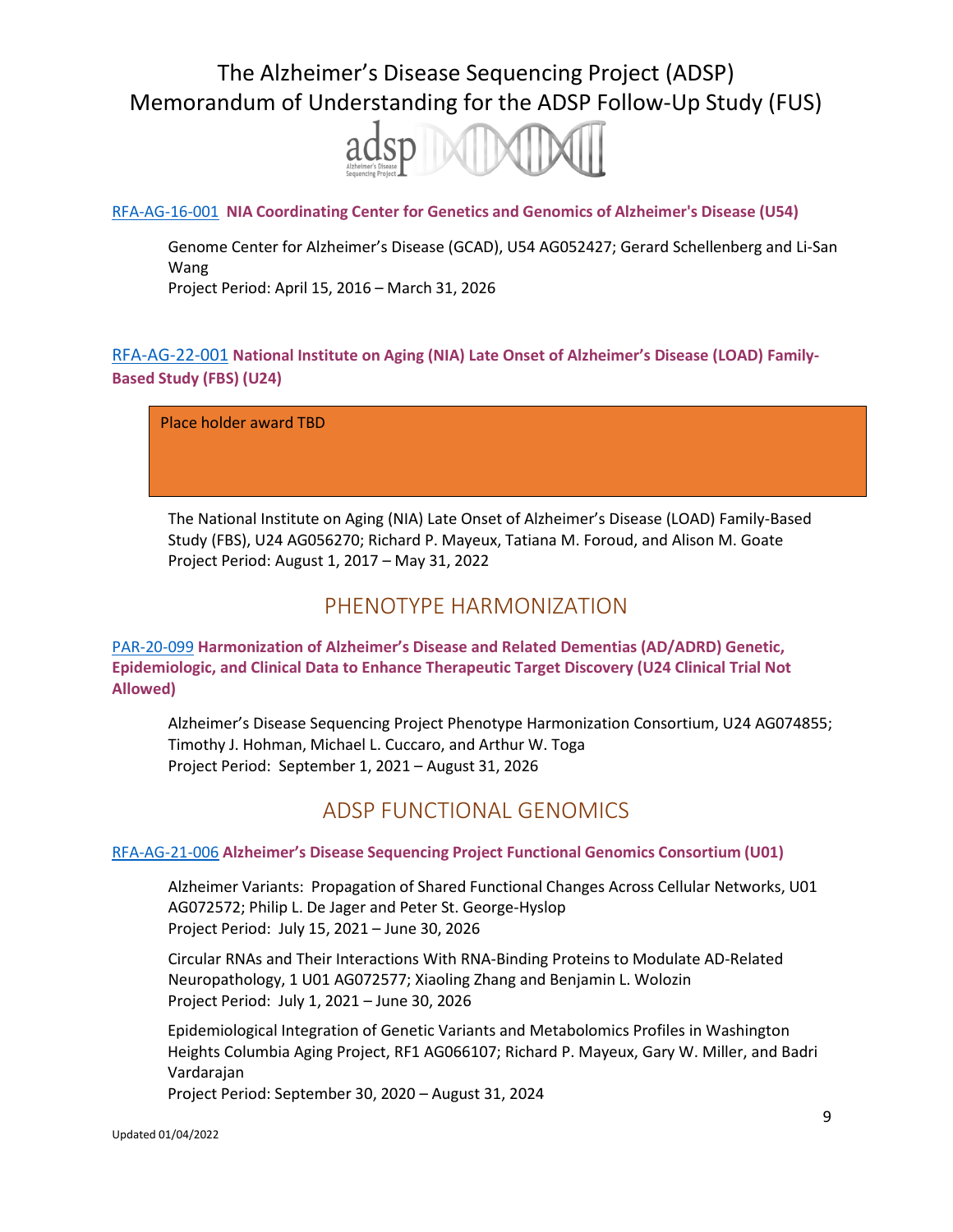

Functional Genomic Dissection of Alzheimer's Disease in Humans and Drosophila Models, U01 AG072439; Joshua M. Shulman, Hugo J. Bellen, Juan Botas, and Aleksandar Milosavljevic Project Period: July 1, 2021 – June 30, 2026Functional Genomic Studies in Diverse Populations to Characterize Risk Loci for Alzheimer Disease, U01 AG072579; Jeffery M. Vance, Derek Michael Dykxhoorn, and Juan Isaac YoungProject Period: July 15, 2021 – June 30, 2026

Genetic Epidemiology and Multi-Omics Analyses in Familial and Sporadic Alzheimer's Disease among Secular Caribbean Hispanics and Religious Order, R01 AG067501; Richard P. Mayeux, Gary W. Miller, Tosto Giuseppe, and Badri Vardarajan Project Period: June 1, 2020 – March 31, 2025

Genetic Modifiers of Cerebrospinal Fluid TREM2 in Alzheimer's Disease, RF1 AG058501; Carlos Cruchaga and Laura Piccio Project Period: July 15, 2018 – March 31, 2023

Identifying Protective Variants in Local Ancestry of African Americans for ApoE4, RF1 AG059018; Jeffery Vance Project Period: July 1, 2018 – March 31, 2023

Investigating the Functional Impact of AD Risk Genes on Neuro-Vascular Interactions, U01 AG072464; Sally Temple, Oscar Harari, Martin Kampmann, Celeste M. Karch, Kevin M. Pumiglia, and Kristen L. Zuloaga

Project Period: July 1, 2021 – June 30, 2026

Mendelian Randomization for Unbias Biomarker Discovery for AD and Other Complex Traits, R01 AG057777; Oscar Harari Project Period: September 15, 2018 – May 31, 2023

Multi-Omic Functional Assessment of Novel AD Variants Using High-Throughput and Single-Cell Technologies, U01 AG072573; Thomas J. Montine, Anshul Kundaje, and Stephen B. Montgomery Project Period: July 1, 2021 – June 30, 2026

## ADSP MACHINE LEARNING

#### PAR-19-269 **Cognitive Systems Analysis of [Alzheimer's](http://grants.nih.gov/grants/guide/pa-files/PAR-19-269.html) Disease Genetic and Phenotypic Data (U01)**

Learning the Regulatory Code of Alzheimer's Disease Genomes, 5 U01 AG068880-02; Towfique Raj and David A. Knowles

Project Period: September 1, 2020 – August 31, 2025

Ultrascale Machine Learning to Empower Discovery in Alzheimer's Disease Biobanks, 5 U01 AG068057; Paul M. Thompson, Christos Davatzikos, Heng Huang, Andrew J. Saykin, and Li Shen Project Period: September 15, 2020 – August 31, 2025

Alzheimer's MultiOme Data Repurposing: Artificial Intelligence, Network Medicine, and Therapeutics Discovery, U01 AG073323; Feixiong Chen, Lynn M. Bekris, and James B. Leverenz Project Period: July 1, 2021 – June 30, 2026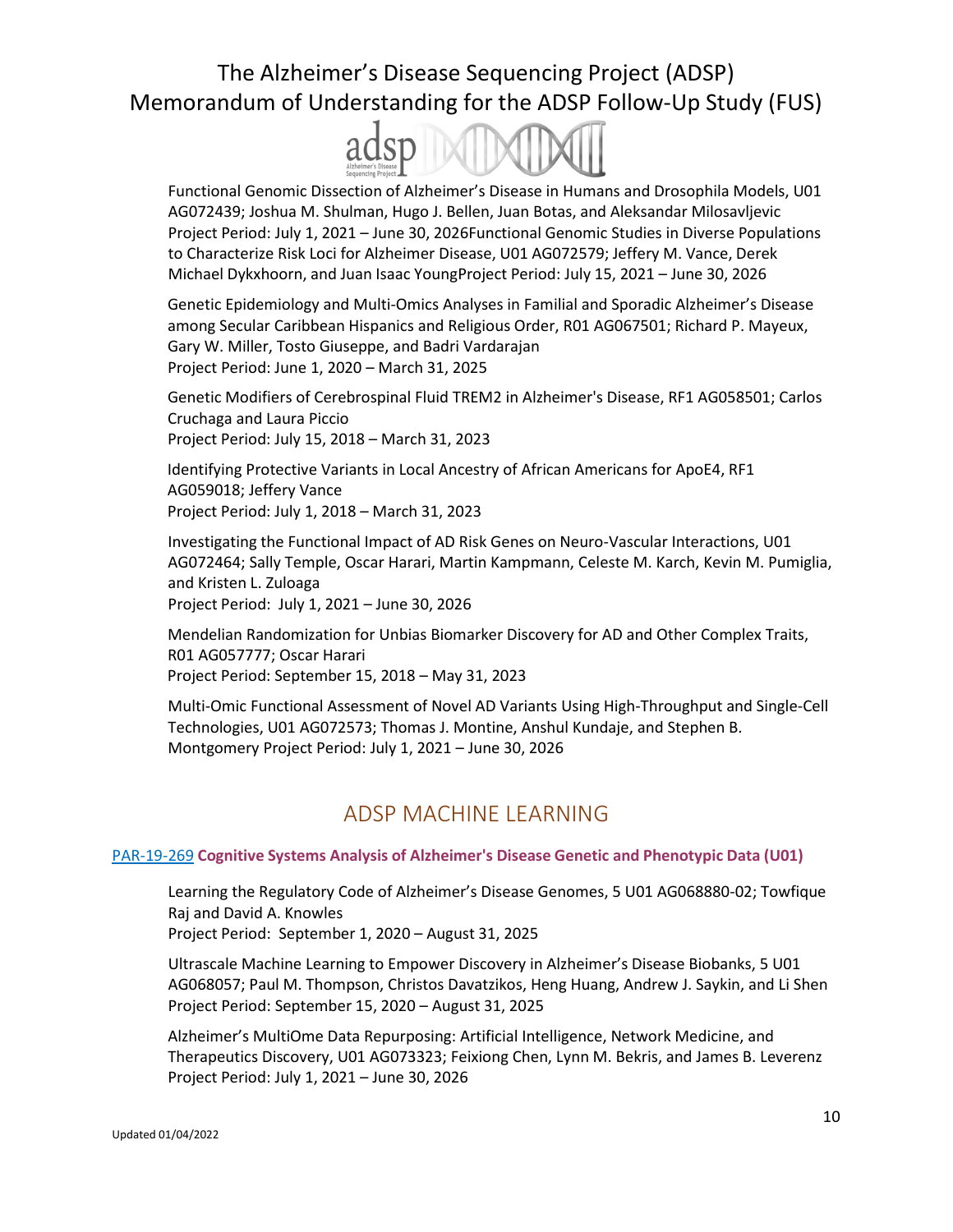

Assessing Alzheimer Disease Risk and Heterogeneity Using Multimodal Machine Learning Approaches, U01 AG068221-01A1; Honguang Lin and Anita L. Destefano Project Period: July 1, 2021 – June 30, 2026

Cognitive Computing of Alzheimer's Disease Genes and Risk, U01 AG068214; Olivier Lichtarge Project Period: July 1, 2021 – June 30, 2026

Genetics of Deep-Learning-Derived Neuroimaging Endophenotypes for Alzheimer's Disease, U01 AG070112; Degui Zhi, Myriam Fornage, and Shuiwang Ji Project Period: July 1, 2021 – June 30, 2026

Artificial Intelligence Strategies for Alzheimers Disease Research; R01 AG066833; Jason Moore, Marylyn Ritchie, and Li Shen Project Period: September 30, 2021 – August 31, 2026

Causal and integrative deep learning for Alzheimers disease genetics; U01 AG073079; Wei Pan Project Period: September 15, 2021 – August 21, 2026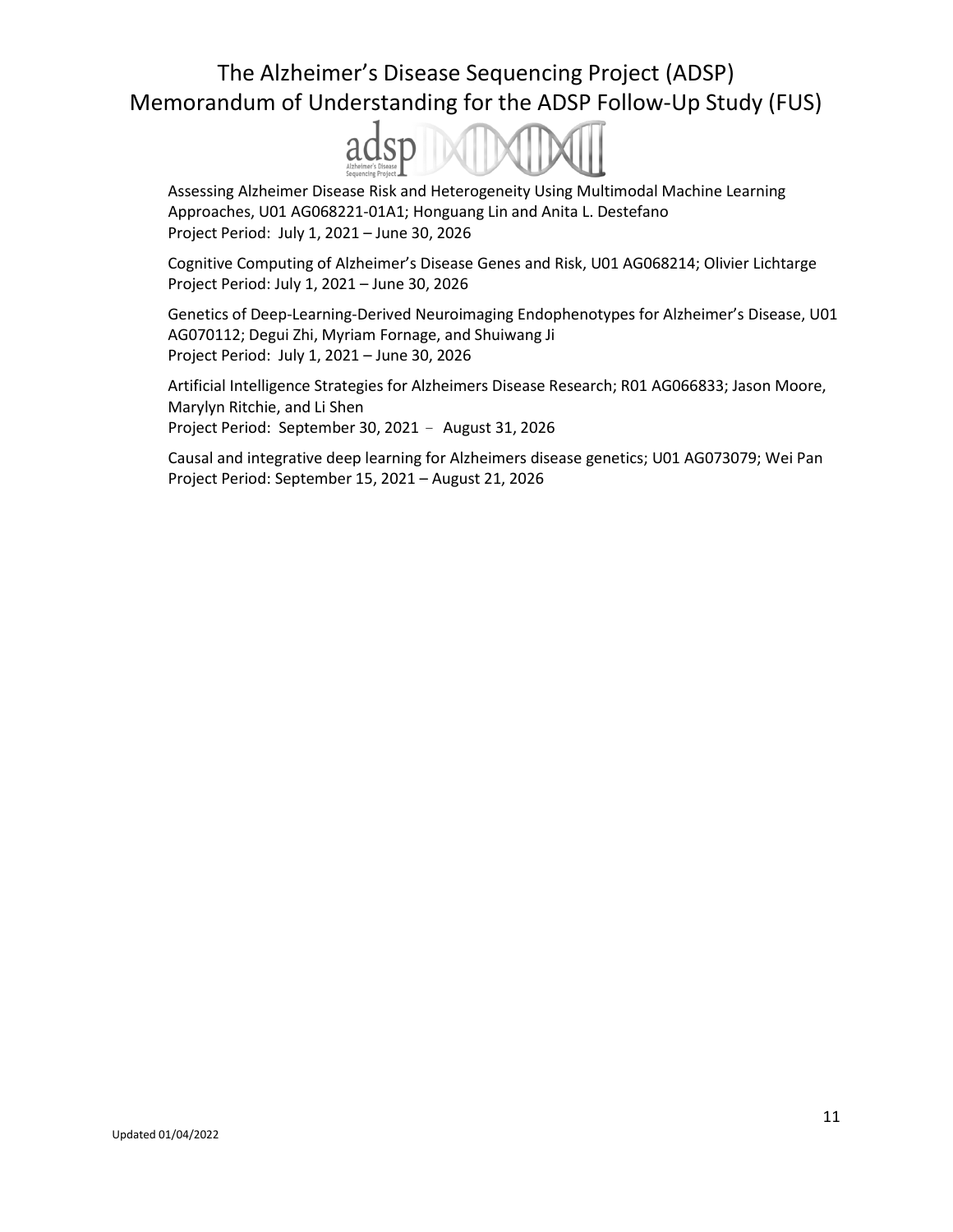

## Appendix B: List of NIA FOAs for the ADSP

National Institute on Aging Analysis of Alzheimer's Disease Genome Sequencing Project Data [U19]

<https://grants.nih.gov/grants/guide/pa-files/PAR-12-183.html>

ADSP study design ADSP Study [Design](https://www.nia.nih.gov/research/dn/alzheimers-disease-sequencing-project-adsp-description-discovery-phase-and-follow-study)

[https://www.nia.nih.gov/research/dn/alzheimers-disease-sequencing-project-adsp-description](https://www.nia.nih.gov/research/dn/alzheimers-disease-sequencing-project-adsp-description-discovery-phase-and-follow-study)[discovery-phase-and-follow-study](https://www.nia.nih.gov/research/dn/alzheimers-disease-sequencing-project-adsp-description-discovery-phase-and-follow-study)

Alzheimer's Disease Sequencing Project (ADSP) Replication Phase Analysis Studies (U01) <https://grants.nih.gov/grants/guide/rfa-files/RFA-AG-16-002.html>

Limited Competition: Additional Sequencing for the Alzheimer's Disease Sequencing Project (U01)

<https://grants.nih.gov/grants/guide/pa-files/PAR-16-406.html>

Notice of Information: The Alzheimer's Disease Sequencing Project Policy (ADSP) on the Publication of Study-Related Data <https://grants.nih.gov/grants/guide/notice-files/NOT-AG-16-033.html>

Limited Competition: Additional Sequencing for the Alzheimer's Disease Sequencing Project (U01 Clinical Trial Not Allowed) <https://grants.nih.gov/grants/guide/pa-files/PAR-19-234.html>

Limited Competition: Analysis of Data from NIA's Alzheimer's Disease Sequencing Project Follow-Up Study (U01) <https://grants.nih.gov/grants/guide/pa-files/PAR-17-214.html>

Limited Competition: Additional Sequencing for the Alzheimer's Disease Sequencing Project: Opportunity for Revision Requests for Active Cooperative Agreements (U01 Clinical Trial Not Allowed)

<https://grants.nih.gov/grants/guide/pa-files/par-18-890.html>

Limited Competition: Additional Sequencing for the Alzheimer's Disease Sequencing Project (U01 Clinical Trial Not Allowed) <https://grants.nih.gov/grants/guide/pa-files/PAR-19-234.html>

Notice to Extend the Expiration Date for PAR-17-214 "Limited Competition: Analysis of Data from NIA's Alzheimer's Disease Sequencing Project Follow-Up Study (U01)" <https://grants.nih.gov/grants/guide/notice-files/NOT-AG-20-021.html>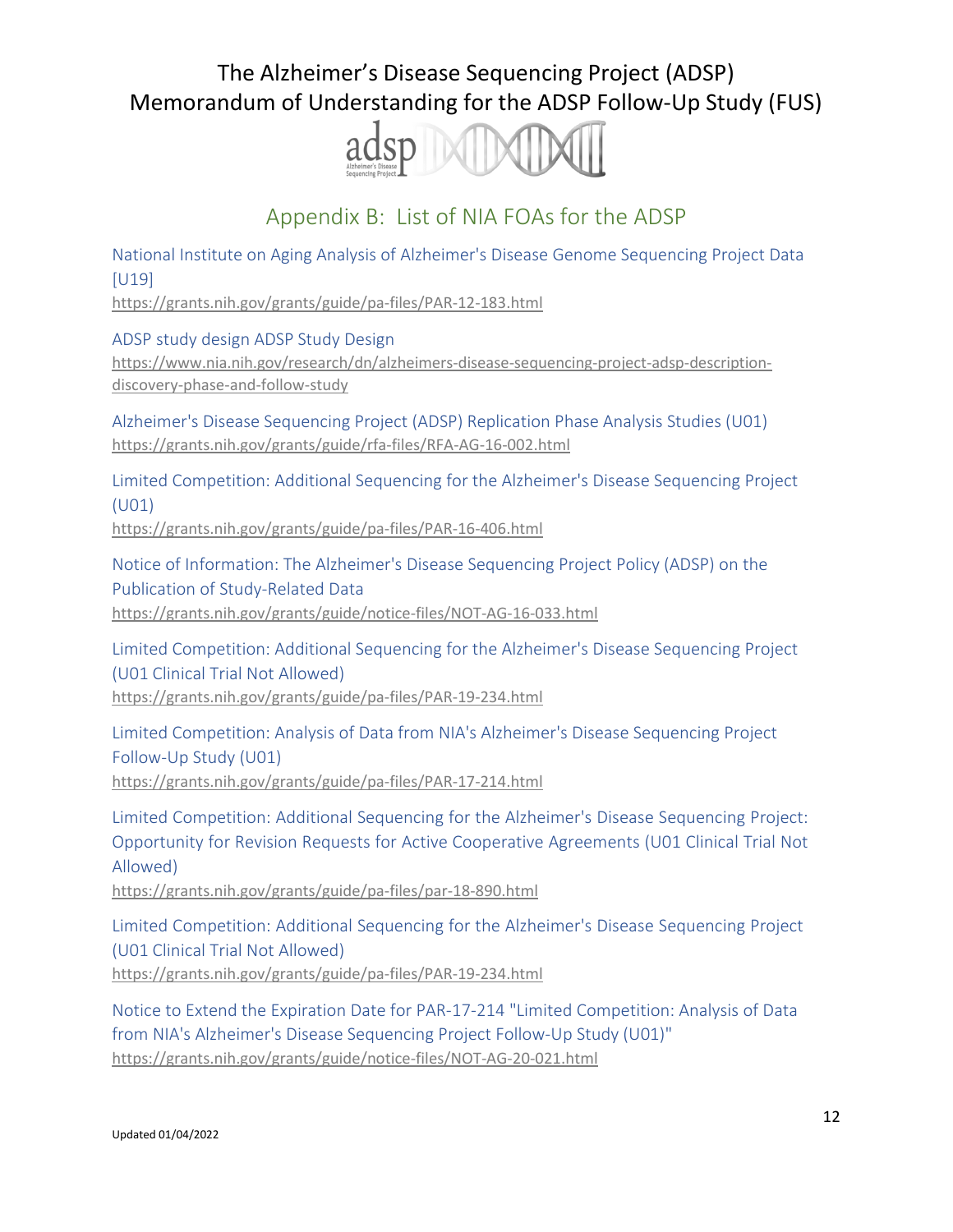

## **ADSP FUS 2.0: Diversity Initiative**

Limited Competition: Alzheimer's Disease Sequencing Project Follow-Up Study 2.0 (ADSP FUS 2.0): The Diverse Population Initiative (U01 Clinical Trial Not Allowed PAR-21-212 <http://grants.nih.gov/grants/guide/pa-files/PAR-21-212.html>

## **Transposable Elements**

Elucidating the Roles of Transposable Elements in AD/ADRD and Aging (R01 Clinical Trial Not Allowed) <https://grants.nih.gov/grants/guide/rfa-files/RFA-AG-22-021.html>

## **ADGC**

Limited Competition: Renewal of, and Revisions to, the Alzheimer's Disease Genetics Consortium (U01) <https://grants.nih.gov/grants/guide/pa-files/PAR-14-070.html>

Renewed as <https://grants.nih.gov/grants/guide/pa-files/par-18-889.html>

Limited Competition: Renewal of, and Revisions to, the Alzheimer's Disease Genetics Consortium (U01 Clinical Trial Not Allowed) <https://grants.nih.gov/grants/guide/pa-files/par-18-889.html>

## **NIAGADS**

National Institute on Aging Genetics of Alzheimer's Disease Data Storage Site (U24) <https://grants.nih.gov/grants/guide/pa-files/PAR-16-047.html>

National Institute on Aging Genetics of Alzheimer's Disease Data Storage Site (U24 Clinical Trial Not Allowed) <https://grants.nih.gov/grants/guide/pa-files/PAR-20-110.html>

## **GCAD**

NIA Coordinating Center for Genetics and Genomics of Alzheimer's Disease (U54 <https://grants.nih.gov/grants/guide/rfa-files/RFA-AG-16-001.html>

Limited Competition: NIA Genome Center for Alzheimer's Disease (GCAD) (U54 Clinical Trial Not Allowed) PAR-19-288 [https://grants.nih.gov/grants/guide/pa-files/PAR-19-288.html.](https://grants.nih.gov/grants/guide/pa-files/PAR-19-288.html)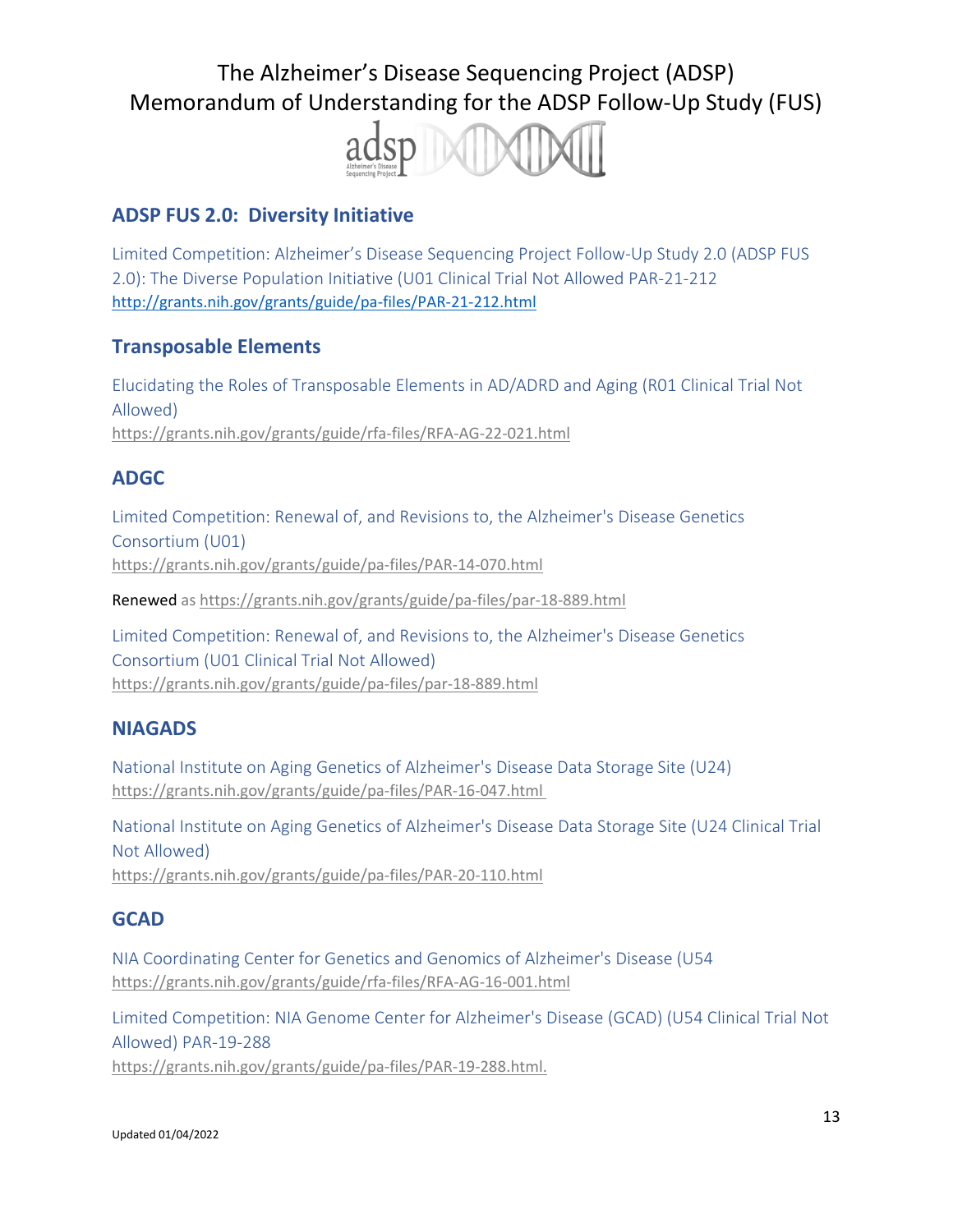

### **NIA LOAD FBS**

The National Institute on Aging (NIA) Late Onset of Alzheimer's Disease (LOAD) Family Based Study (FBS) (U24) <https://grants.nih.gov/grants/guide/pa-files/PAR-16-205.html>

RFA AG-21-017 National Institute on Aging (NIA) Late Onset of Alzheimer's Disease (LOAD) Family-Based Study (FBS) (U24 Clinical Trial Not Allowed) <https://grants.nih.gov/grants/guide/rfa-files/RFA-AG-22-001.html>

### **MACHINE LEARNING**

Cognitive Systems Analysis of Alzheimer's Disease Genetic and Phenotypic Data (U01 Clinical Trial Not Allowed) <https://grants.nih.gov/grants/guide/pa-files/PAR-19-269.html>

### **FUNCTIONAL GENOMICS**

Alzheimer's Disease Sequencing Project Functional Genomics Consortium (U01) **<https://grants.nih.gov/grants/guide/rfa-files/RFA-AG-21-006.html>**

### **Data Harmonization**

Harmonization of Alzheimer's Disease and Related Dementias (AD/ADRD) Genetic, Epidemiologic, and Clinical Data to Enhance Therapeutic Target Discovery (U24 Clinical Trial Not Allowed) <https://grants.nih.gov/grants/guide/pa-files/PAR-20-099.html>

### **ADRD**

Notice of Information: Alignment Among the Disease Definitions Utilized to Govern Genetic and Genomic Data Sharing for Studies Involving Alzheimer's Disease <https://grants.nih.gov/grants/guide/notice-files/NOT-AG-17-007.html>

### **NCRAD**

Limited Competition: National Centralized Repository for Alzheimer's Disease and Related Dementias (NCRAD) (U24 Clinical Trial Not Allowed) <https://grants.nih.gov/grants/guide/rfa-files/rfa-ag-21-005.html>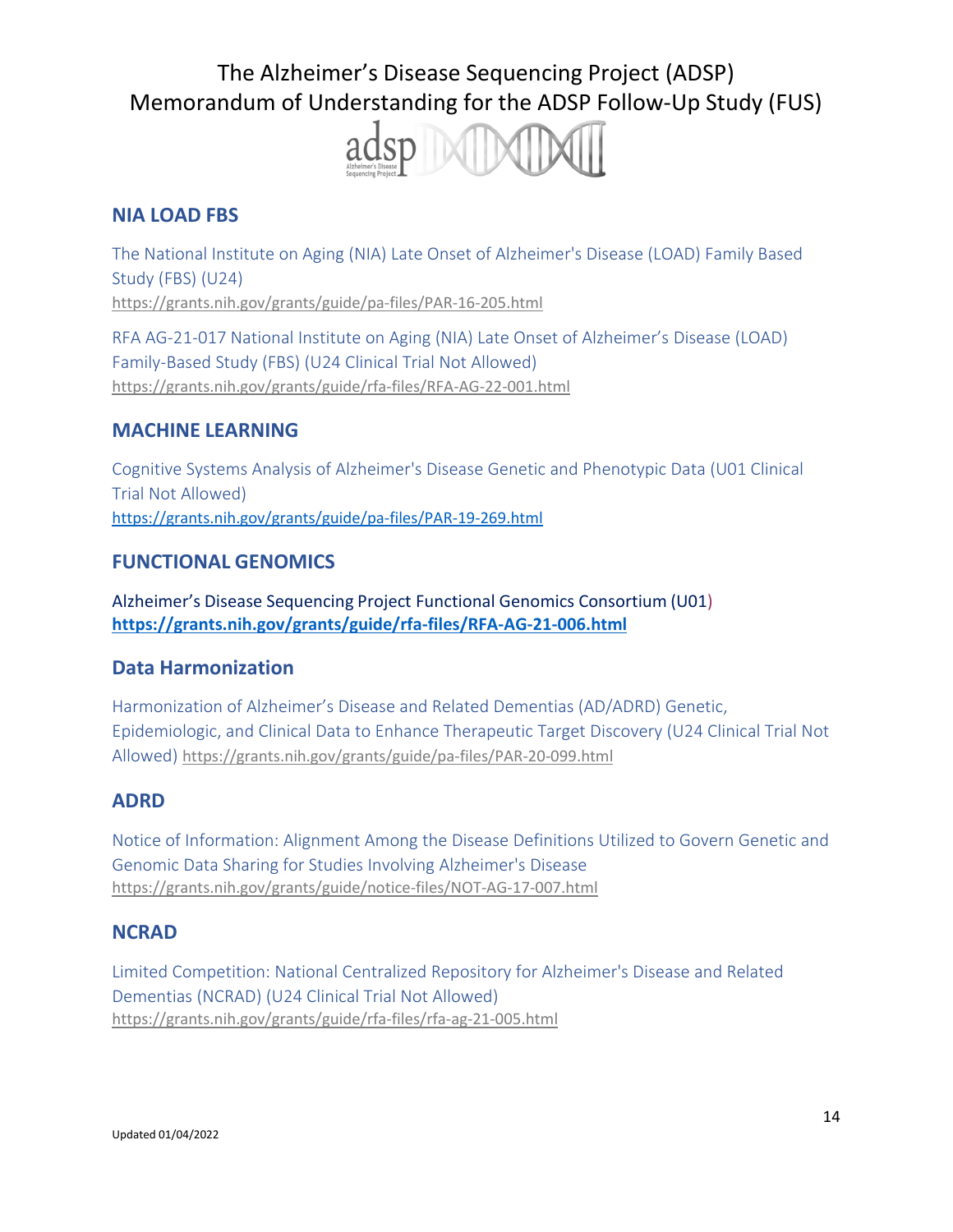

### **NACC**

National Alzheimer's Coordinating Center (U24 Clinical Trial Not Allowed) <https://grants.nih.gov/grants/guide/rfa-files/RFA-AG-21-014.html>

### **Endosome**

Notice to Specify High-Priority Research Topics for PAR-18-596 <https://grants.nih.gov/grants/guide/notice-files/NOT-AG-18-001.html>

Alleviating lysosomal lipid defects in ADRD by blocking cholesterol storage; Ta Yuan Chang Project Period: September 30, 2018 – May 31, 2022

Axonal endo-lysosome transport mechanisms that regulate APP processing; Shawn Ferguson Project Period: September 30, 2018 – May 31, 2022

Systematic elucidation of endosomal trafficking as a therapeutic opportunity in AD using CRISPR-based functional genomics; Martin Kampmann Project Period: September 30, 2018 – May 31, 2022

A quantitative framework for understanding endosomal trafficking networks in Alzheimer's Disease; Jeffrey Harper Project period: September 30, 2019-August 31, 2023

Endosome Dysfunction in Alzheimers Disease; Ralph Nixon Project Period: September 30, 2018 – May 31, 2022

Dissection of endosomal trafficking mechanisms in Alzheimers Disease; Li-huei Tsai Project Period: September 30, 2018 – May 31, 2022

Probing the role of SORL1 and endosomal network genetic variation on Alzheimers disease phenotypes in human neurons; Jessica E. Young Project Period: September 30, 2018 – May 31, 2022

Notice to Specify High-Priority Research Topic for PAR-19-070 and PAR-19-071 Genetic Underpinnings of Endosomal Trafficking as a Pathological Hub in Alzheimer's Disease and Alzheimer's Disease-Related Dementias (AD/ADRD) <https://grants.nih.gov/grants/guide/notice-files/NOT-AG-18-053.html> <https://grants.nih.gov/grants/guide/pa-files/par-19-070.html> <https://grants.nih.gov/grants/guide/pa-files/par-19-071.html>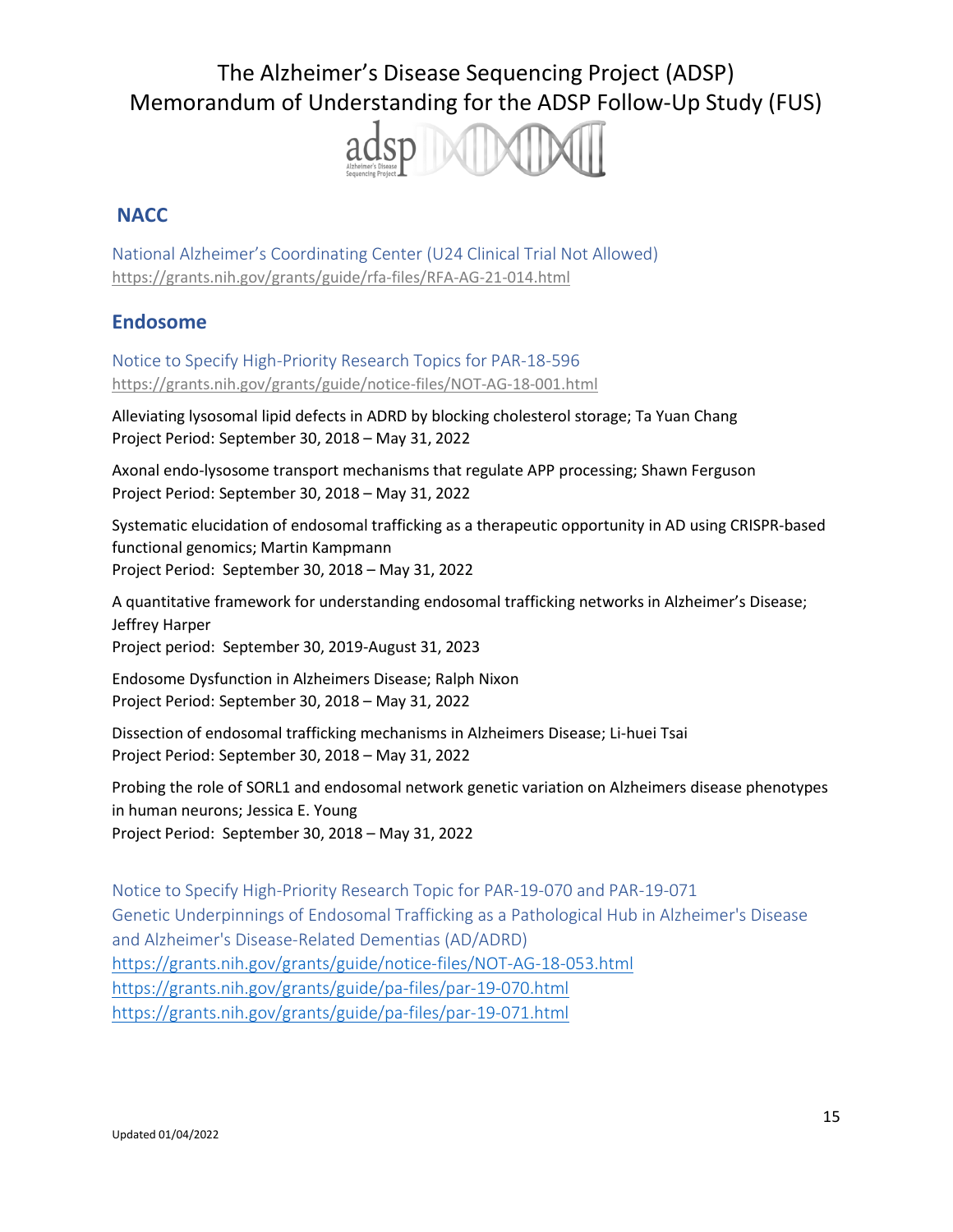

Role of the endolysosomal pathway in Lewy body dementia - from population genomics to single cells; Jose Bras

Project Period: July 1, 2021 – June 30, 2022

Genetic Epidemiology and Multi-Omics Analyses in Familial and Sporadic Alzheimers Disease Among Secular Caribbean Hispanics and Religious Order; Richard P. Mayeux, Gary W. Miller, and Badri Vardarajan Project Period: June 1, 2020 – March 3, 2025

Overlapping Molecular Dysregulation of Endolysosomal Function in Alzheimers Disease and FTLD-TDP; Stephen M. Strittmatter Project Period: September 15, 2019 – May 31, 2024

The molecular mechanism of PICALM-dependent endosomal trafficking; Marilyn Miller Project Period: September 15, 2019 – May 31, 2022

## Appendix C: Current (July 2021) Members of the Executive Committee

Eric Boerwinkle, Baylor College of Medicine Clifton Dalgard, Uniformed Services University of the Health Sciences (USUHS) Anita DeStefano, Boston University (CHARGE) Lindsay Farrer, Boston University (CADRE) Alison Goate, Mt. Sinai School of Medicine Jonathan Haines, Case Western Reserve University Richard Mayeux, Columbia University Peggy Pericak-Vance, University of Miami Jerry Schellenberg, University of Pennsylvania Sudha Seshadri, University of Texas Health San Antonio Li-San Wang, University of Pennsylvania Ellen Wijsman, University of Washington

## Appendix D: Current (July 2021) External Advisory Board Membership

Ewan Birney, European Bioinformatics Institute Mike Boehnke, University of Michigan Nancy Cox, Vanderbilt University Brad Hyman, Massachusetts General Hospital/Harvard University William Mobley, University of California, San Diego Steve Rich, University of Virginia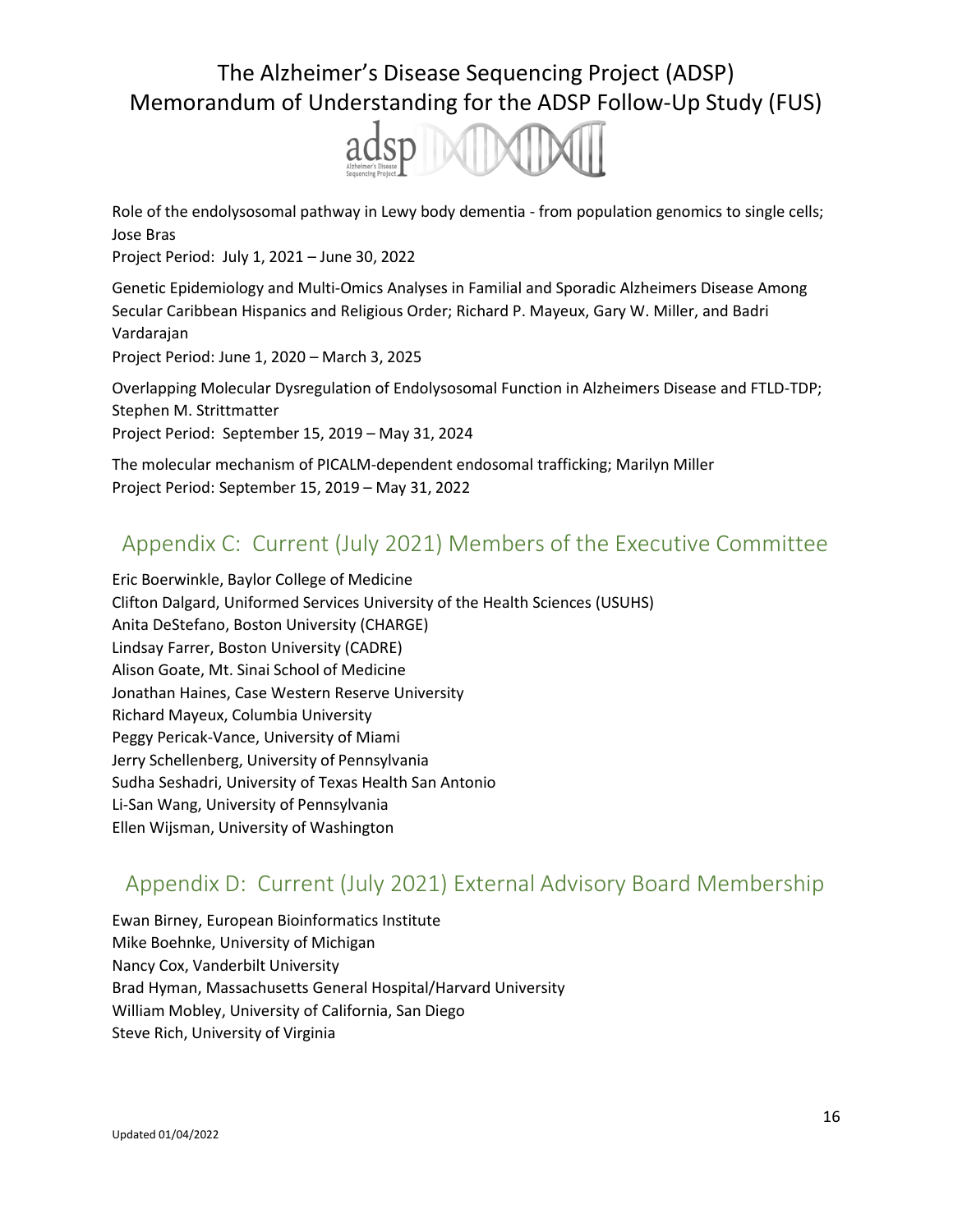

# Appendix E: Committee and Work Group Co-Chairs

| <b>Committee / Work Group</b>             | <b>Chair / Co-Chairs</b>  |
|-------------------------------------------|---------------------------|
| <b>Executive Committee</b>                | Rotating (see Appendix C) |
| <b>Analysis Coordination Group</b>        | Eric Boerwinkle           |
|                                           | Jerry Schellenberg        |
| <b>Analysis Working Group</b>             | Gary Beecham              |
|                                           | Elizabeth Blue            |
|                                           | Gina Peloso               |
|                                           | Badri Vardarajan          |
| <b>AI/ML Working Group</b>                | <b>TBD</b>                |
|                                           |                           |
|                                           |                           |
|                                           |                           |
|                                           |                           |
| <b>CADRE</b>                              | <b>Jonathan Haines</b>    |
| <b>CHARGE</b>                             | Anita DeStefano           |
|                                           | Sudha Seshadri            |
| <b>FUS Sequencing</b>                     | <b>Brian Kunkle</b>       |
|                                           | Peggy Pericak-Vance       |
| <b>Functional Genomics Work Group</b>     | Carlos Cruchaga           |
|                                           | Edoardo Marcora           |
|                                           | <b>Jeff Vance</b>         |
|                                           | Phil De Jager             |
|                                           | <b>Myriam Fornage</b>     |
|                                           | Josh Shulman              |
| <b>GCAD</b>                               | Fanny Leung               |
| <b>Gene Verification Committee</b>        | Jerry Schellenberg        |
| <b>QC Work Group</b>                      | Anita DeStefano           |
|                                           | <b>Eden Martin</b>        |
|                                           | Adam Naj                  |
| <b>Phenotype Harmonization Consortium</b> | Mike Cuccaro              |
|                                           | Tim Hohman                |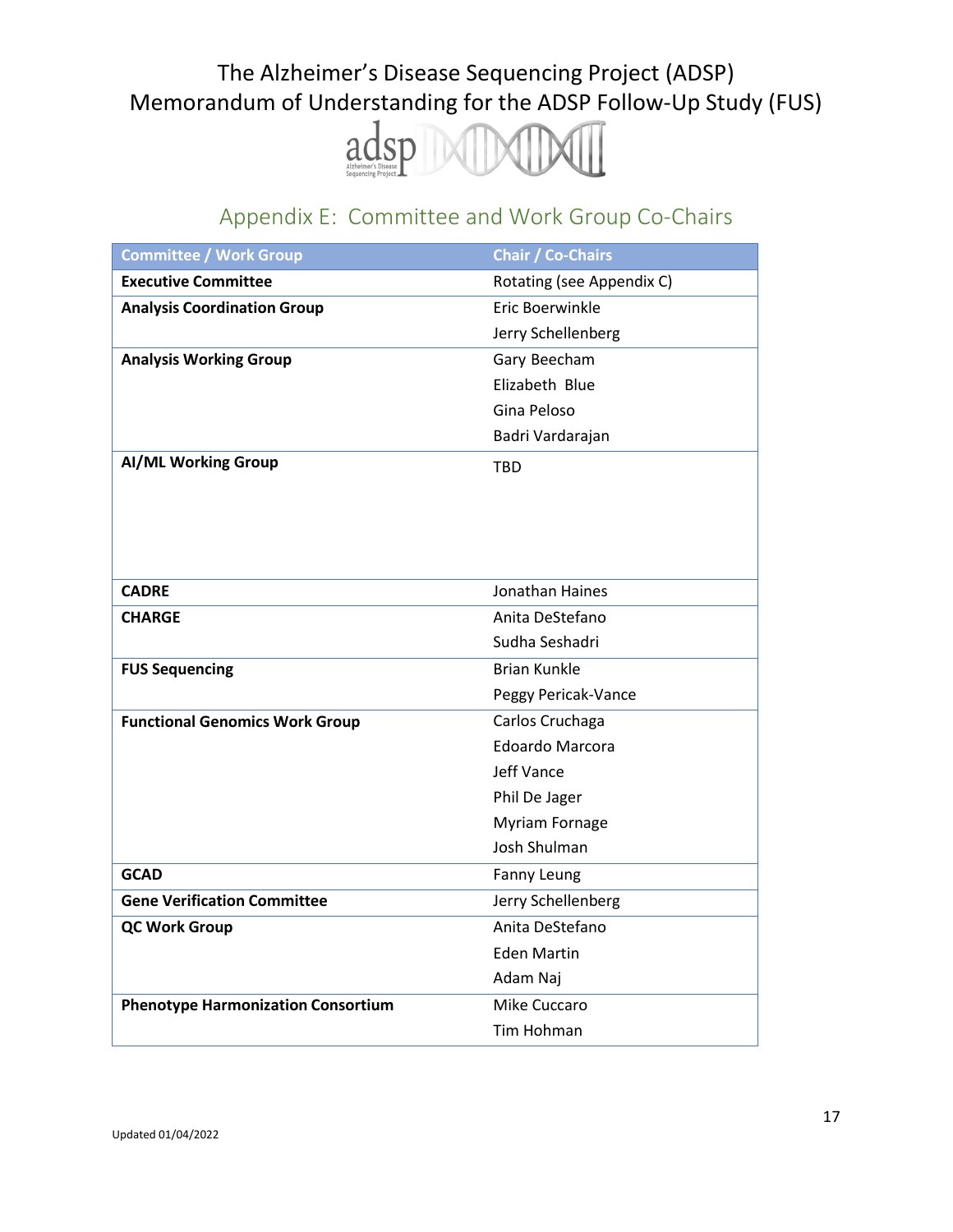

| <b>Protective Variants Work Group</b> | Alan Renton        |
|---------------------------------------|--------------------|
|                                       | Alison Goate       |
|                                       | Edoardo Marcora    |
|                                       | Lindsay Farrer     |
| <b>Structural Variant Work Group</b>  | Jerry Schellenberg |
|                                       | Kim Worley         |

# Appendix F: Process for Selecting and Managing the ADSP Executive Committee

#### **Background:**

As described in the current (10/2021) Memorandum of Understanding (MOU), the ADSP is managed, in part, by an Executive Committee (EC): *"The EC members will represent the interests and scientific expertise of the ADSP under the guiding principles of this MOU. The EC will be responsible for making ADSP policy decisions and resolving any conflicts that arise in the conduct of this project. The EC is comprised of 13 members who are PIs with significant NIA funding relevant to the ADSP. NIA Program Staff will attend as ex officio members but with the ability to break ties if votes are necessary. Decisions are made by majority vote, with a quorum of eight required for a vote. EC Membership should represent the diversity of ADSP funded activities; ethnic and gender diversity is also encouraged. Individual EC members are reviewed every three years on a rolling basis (e.g., reviewing 5, 4, and 4 members over 3 years). Should a member resign, a new member will be appointed by majority vote of the remaining EC members. The EC is expected to meet monthly."*

#### **Purpose:**

The purpose of this document is to define the process for determining the composition of the EC and reviewing its membership on an ongoing basis.

#### **Composition:**

The EC is composed of 13 members of the ADSP. Eligibility criteria for membership are:

- Contact or Multi-PI on an ADSP related multi-year cooperative agreement (including but not limited to U01, U19, U24, U54)
- Expertise in an area relevant to the ADSP

It is critical that the EC represent the breadth of activities of the ADSP. To assure this representation, two individuals will be selected with expertise to represent the following six areas:

• Genetic data analysis